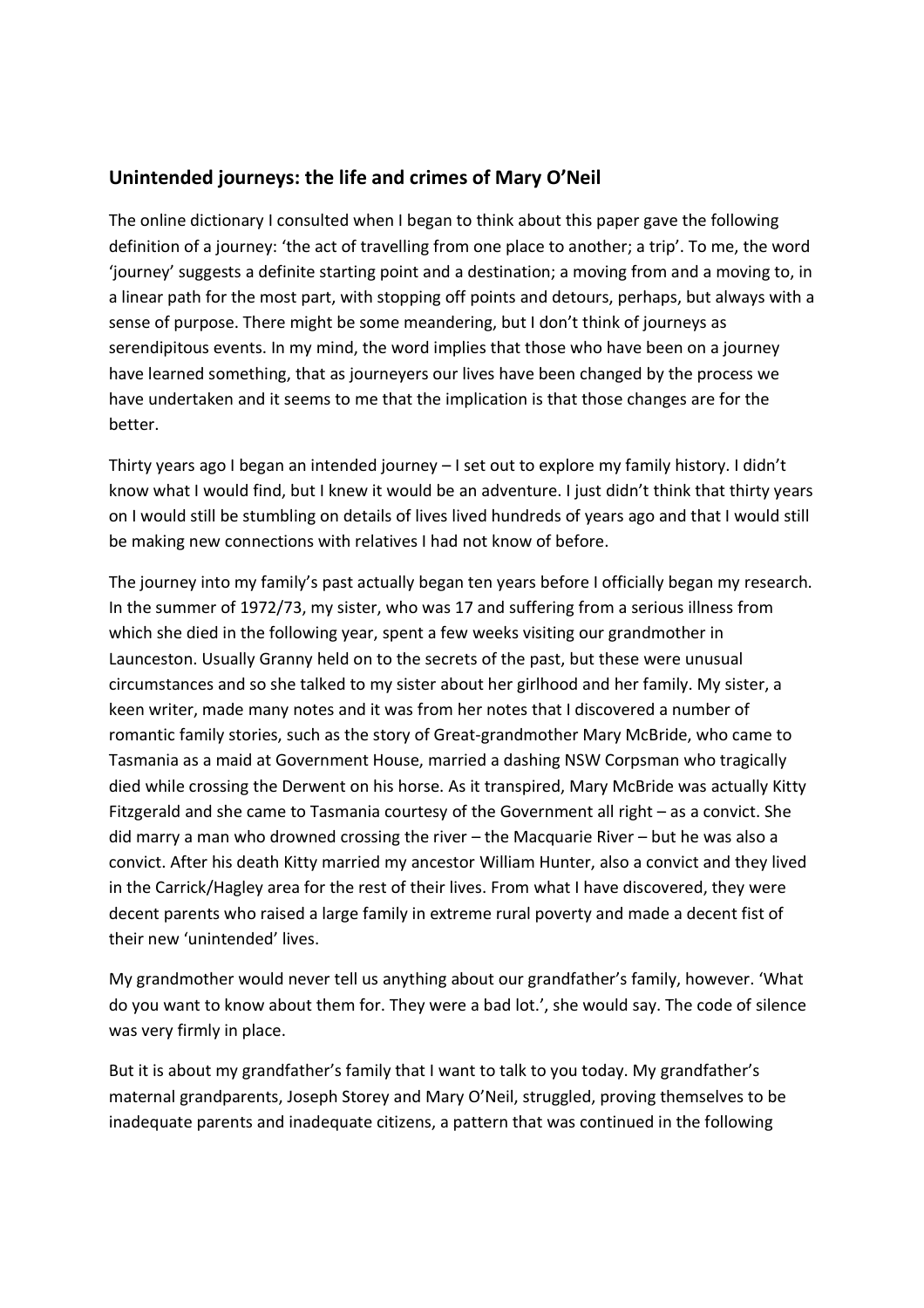generation. My grandfather's siblings, their grandchildren, especially the girls, lived wild lives, clearly not well supervised – wild and undisciplined, if the number of illegitimate children they bore is anything to go by. My grandfather, a wonderful man, lived a life that was 'micromanaged' by his wife. A raconteur extraordinaire, with a beautiful, if untrained, tenor voice, Grandpa could keep all the neighbourhood children riveted with his stories of the days when he rode with Wyatt Earp. (Who were we to know any better?) But never once did he tell us stories of his childhood or of his family. It was as though they had never existed.

I began my journey as a family historian thirteen years after grandpa's death and perhaps that is just as well. Although I have uncovered what to me were interesting details of the family's past, I doubt that my grandparents would have seen it that way and I approach my research remembering always that these were real people living real lives. I've delved into my own family's past extensively and the history of the families of many others in the course of completing a Masters and PhD in the history of education. I'm now involved in local history as well as the Female Convicts Research Group and the Founders and Survivors Project and so I'm looking into the lives of strangers and discovering things that even their families have never known. Part of my journey as a researcher is to keep reminding myself that they have no say in the fact that I can find out so much about them and that it is never my intention to trample all over their lives.

I began my family history research at a time when there was no Internet, few indexes were available and there was no easy access to the records. I wrote many letters to the Archives of Tasmania, hoping against hope that I could find out when the first of my ancestors arrived, often with very little information to offer. I would come over to Tassie, make a brief visit to my aunt in Launceston, then hotfoot it to the Archives in Hobart, consulting the microfilmed births, deaths and marriages indexes, heading out to Bellerive to the GST rooms then heading north again and following the same sort of routine in Launceston. My mother worked her way around all the elderly relatives, discovering what she could, then relaying the information to me.

Gradually material became available in libraries. With the advent of the Internet email was possible . Then the world wide web made so many records available online. Now it's hard to know where to start. No more waiting for ages to see whether the Archives have anything of help. I've got my CDs of indexes to births, deaths and marriages at home. I can head off to the Tasmania's Memory website. My subscription to Ancestry and Findmypast offer so many more possibilities.

It's been quite a journey and a wonderful one at that, but I'll tell you something, I still secretly miss the days of heading off to the letterbox, hoping against hope that there will be a letter there giving me my next clue to unravelling the family history.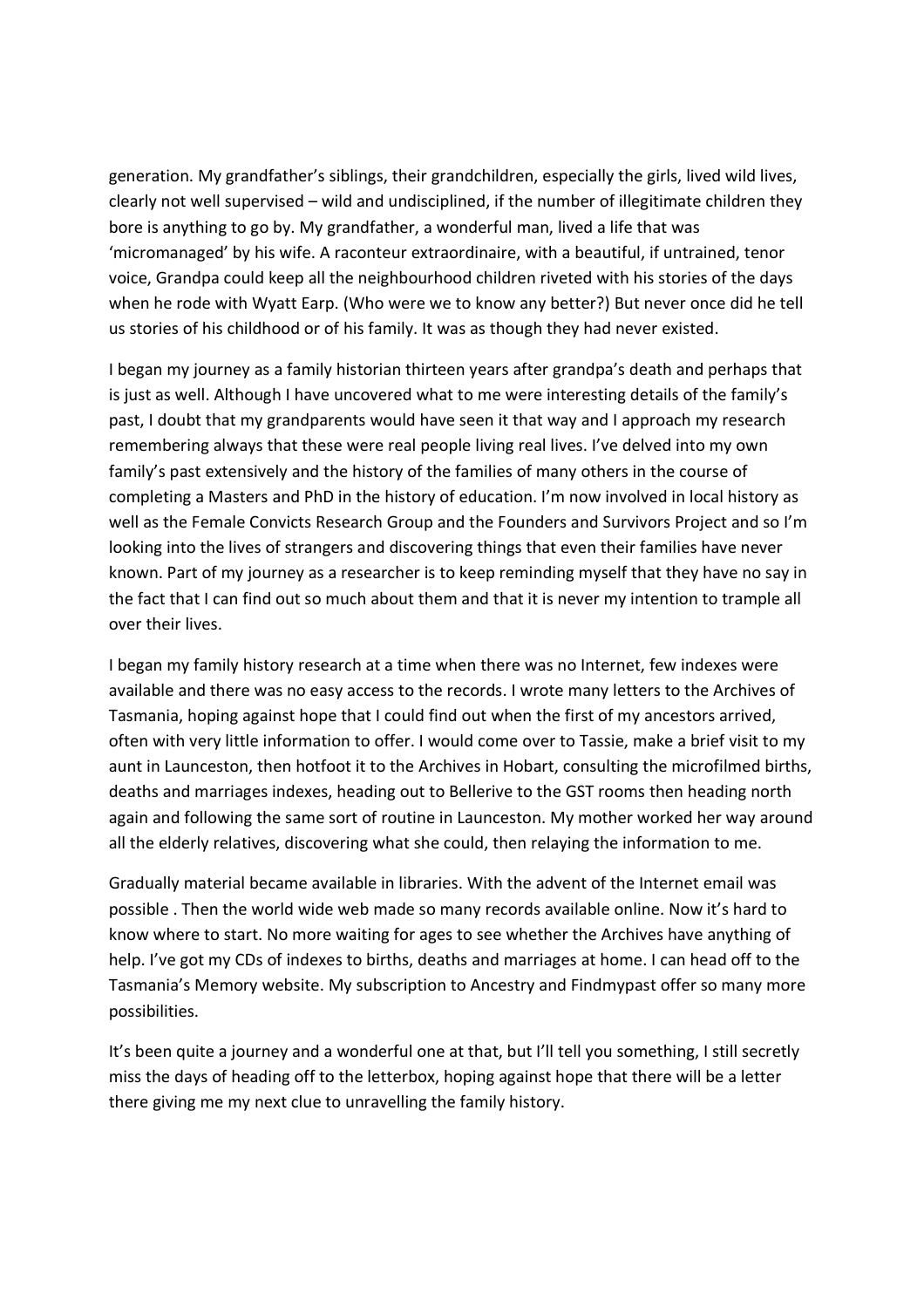Throughout all those years, Mary O'Neil has remained a shadowy figure. My journey into her past has been frustrating and I have made many unintended journeys, only to discover that I was not on the right track at all. Her convict record, which I read on microfilm originally, revealed that she was born in County Tyrone in about 1834. By the time of her trial in April 1852, her mother was dead, she and her sister Anna were living in Glasgow while her father and brothers remained in Tyrone. She was convicted of housebreaking in April 1852 but had been convicted previously of theft (five times), shoplifting and housebreaking. This time she was sentenced to transportation and she journeyed south to Millbank Prison, then to Woolwich to join the ship the 'Duchess of Northumberland'.

The arrival of the 'Duchess of Northumberland' In Van Diemen's Land on 21 April 1853 represented something of a journey too for the colony of Van Diemen's Land, an intersection between two eras. It was the last female convict ship to arrive. Soon afterwards the name Van Diemen's Land was changed to Tasmania and the colony began its long journey from convict destination to tourist destination.

There was nothing spectacular about Mary O'Neil's life as a convict. She refused to work, absconded, was out after hours, got drunk and used obscene language, just as many others did. She was sent to the House of Corrections often and in May 1857 gave birth to an illegitimate son at Milford, a property near Campbell Town. The father of her son, Joseph Storey, who was named on the birth certificate, married her in April 1858, despite having two previous wives, who as far as I can tell, did not die before the next marriage, and an illegitimate son by another convict, two years previously and also at Milford!

Shortly after their marriage the Storeys sailed for Invercargill, in the Otago region of the south island of New Zealand. It is not possible to know why they left Tasmania, but perhaps they were tempted by the lure of gold, for between 1861 and 1863 there was greater immigration to the region on account of a gold rush. Whatever their reason for heading across the Tasman, it seems that they did not seek gold but set up in the town, Joseph at least nominally plying his trade of shoemaker. Five more children were born in Invercargill, the first of them my greatgrandmother Mary, who later married John Beckett, another child of convicts.

If one went by the information on the children's birth certificates, it would seem that Joseph Storey and his wife Mary O'Neil now settled into some sort of respectable life, but this was not so. Not too long ago, I discovered that someone in New Zealand had begun indexing the Otago Police Gazettes and had put the indexes up online and I was absolutely astonished to find reference to Joseph and Mary Storey, brothel keepers, of Invercargill. There were six references, all between October 1871 and October 1872. Both Mary and Joseph had been arrested. She was sentenced to six weeks labour for obscene language in October 1871 and of assault on police in December of that year. In October 1872 she served time for disorderly